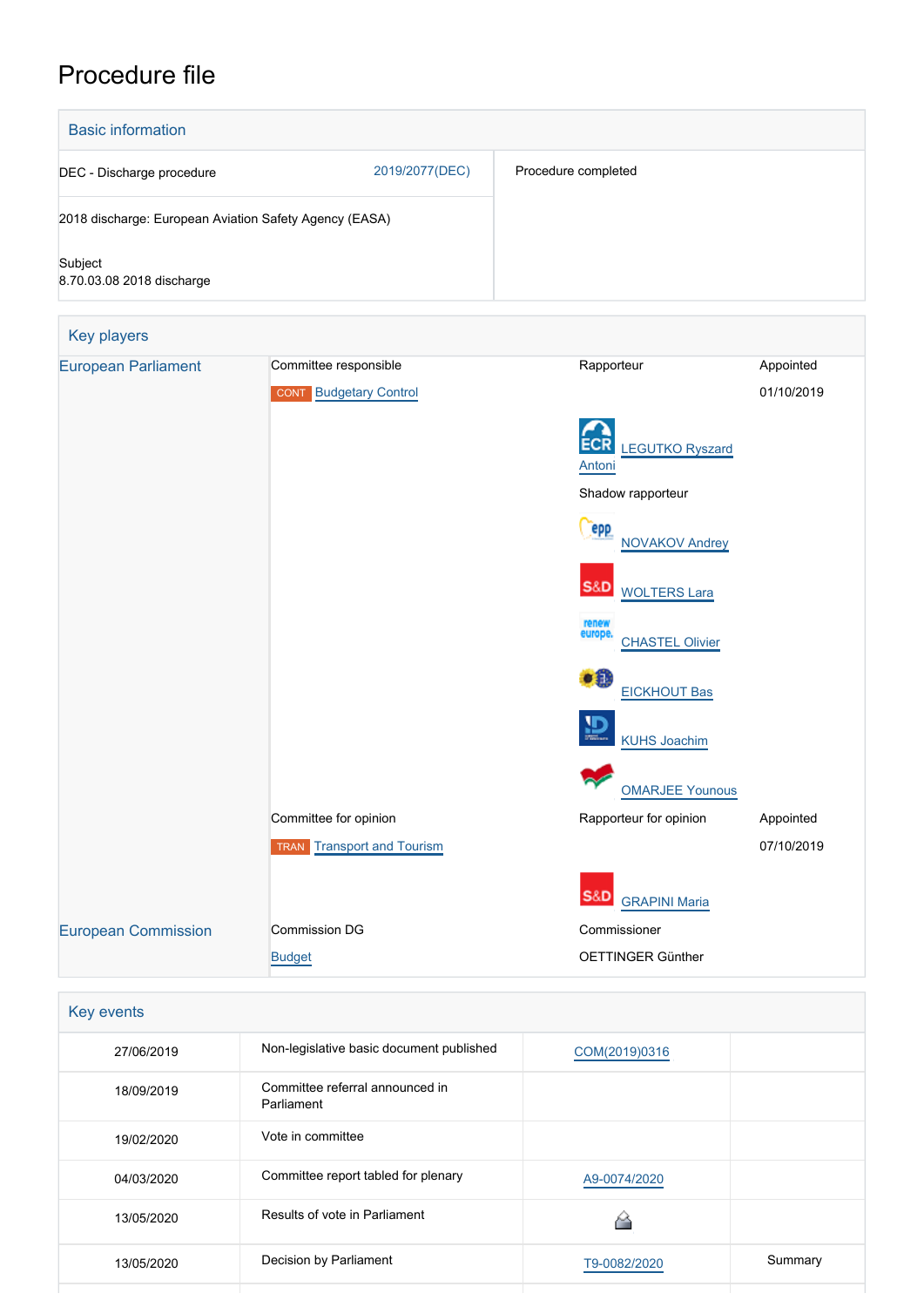| 13/05/2020 | End of procedure in Parliament          |  |
|------------|-----------------------------------------|--|
| 11/12/2020 | Final act published in Official Journal |  |

| <b>Technical information</b> |                           |  |  |  |
|------------------------------|---------------------------|--|--|--|
| Procedure reference          | 2019/2077(DEC)            |  |  |  |
| Procedure type               | DEC - Discharge procedure |  |  |  |
| Other legal basis            | Rules of Procedure EP 159 |  |  |  |
| Stage reached in procedure   | Procedure completed       |  |  |  |
| Committee dossier            | CONT/9/00845              |  |  |  |

## Documentation gateway

| Non-legislative basic document                         |             | COM(2019)0316 | 27/06/2019 | EC. |         |
|--------------------------------------------------------|-------------|---------------|------------|-----|---------|
| Committee draft report                                 |             | PE639.914     | 20/12/2019 | EP  |         |
| Committee opinion                                      | <b>TRAN</b> | PE642.926     | 22/01/2020 | EP  |         |
| Amendments tabled in committee                         |             | PE644.977     | 31/01/2020 | EP  |         |
| Supplementary non-legislative basic<br>document        |             | 05761/2020    | 06/02/2020 | CSL |         |
| Committee report tabled for plenary, single<br>reading |             | A9-0074/2020  | 04/03/2020 | EP  |         |
| Text adopted by Parliament, single reading             |             | T9-0082/2020  | 13/05/2020 | EP  | Summary |

## Final act

Budget 2020/1873 [OJ L 417 11.12.2020, p. 0103](https://eur-lex.europa.eu/legal-content/EN/TXT/?uri=OJ:L:2020:417:TOC)

## 2018 discharge: European Aviation Safety Agency (EASA)

The European Parliament decided to grant discharge to the Executive Director of the European Aviation Safety Agency (EASA) for the financial year 2018 and to approve the closure of the accounts for the financial year in question.

Noting that the Court of Auditors has stated that it has obtained reasonable assurances that the Agencys annual accounts for the financial year 2018 are reliable and that the underlying transactions are legal and regular, Parliament adopted by 612 votes to 54 with 27 abstentions, a resolution containing a series of recommendations, which form an integral part of the decision on discharge and which add to the general recommendations set out in the [resolution](https://oeil.secure.europarl.europa.eu/oeil/popups/ficheprocedure.do?lang=en&reference=2019/2098(DEC)) on performance, financial management and control of EU agencies:

Agencys financial statements

The final budget of the Agency for the financial year 2018 was EUR 197 871 000, representing an increase of 3.27 % compared to 2017.

Budget and financial management

The budget monitoring efforts during the financial year 2018 resulted in a budget implementation rate of 98.31 %, representing a decrease of 1.02 % compared to 2017. The payments appropriations execution rate was 90.26 %, showing a decrease of 3.49 % compared to 2017.

Other observations

Members also made a series of observations regarding performance, staff policy, procurement and internal controls.

In particular, they noted that:

- following the 2017 audit of the Agency carried out by the International Civil Aviation Organization (ICAO), in June 2018 ICAO published the results confirming the very high implementation rate, which puts the Agency among the top three aviation regulators in the world;

- the Agency made significant efforts to create a single European drone area. However, it should ensure that the Union acquires rules on the commercial sale of drones;

- on 31 December 2018, the establishment plan was 95.74 % executed, with 651 temporary agents appointed out of 680 temporary agents